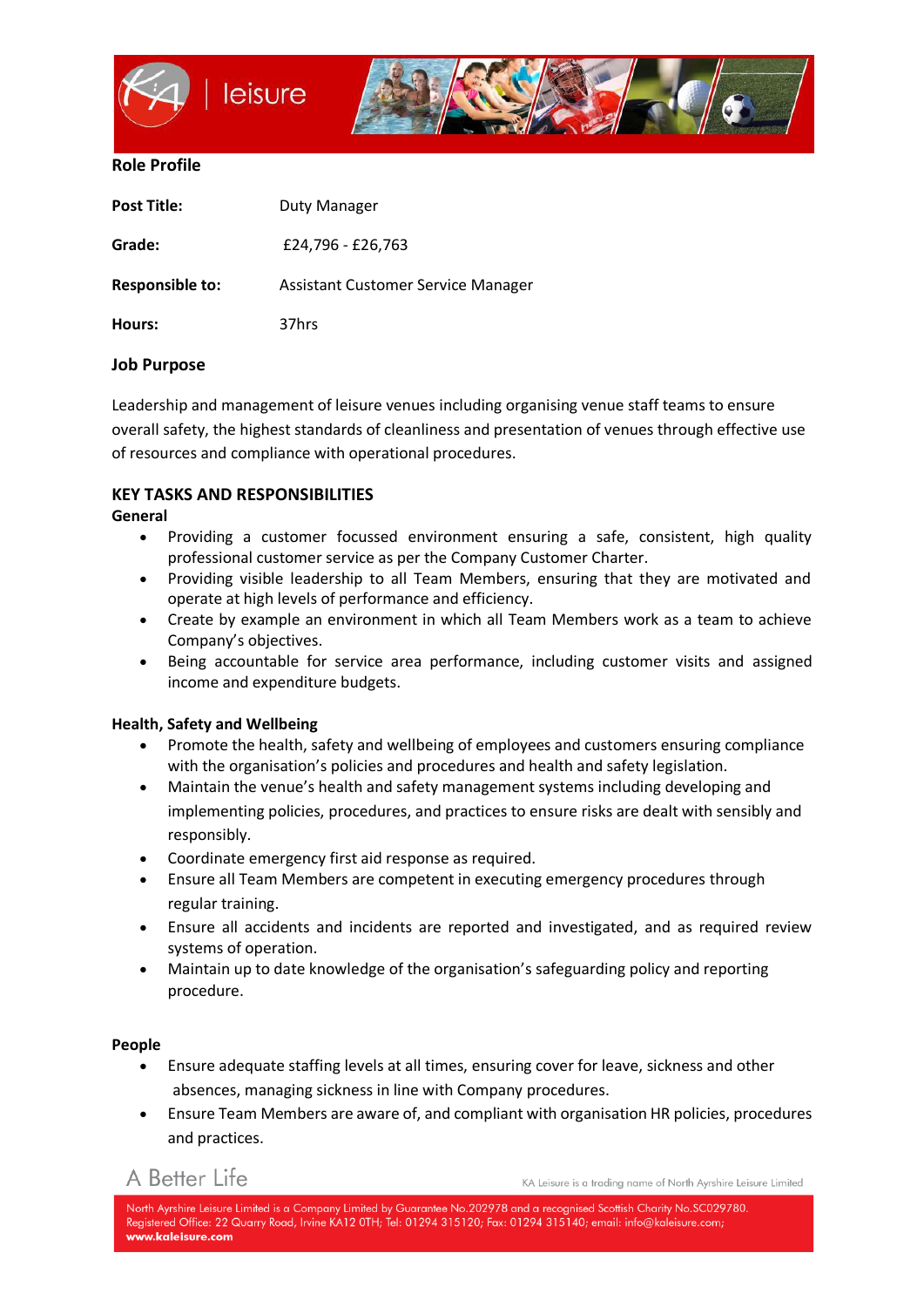

- Lead the recruitment and selection process for all venue Team Members.
- Plan and implement the induction and development process of new Team Members.
- Complete Team Member personal development plan meetings, structuring personal development plans to enable Team Members to achieve agreed outcomes.
- Ensure payroll is processed accurately and there is awareness of any issues with staff budgets so that they can be highlighted to the Assistant Customer Service Manager timeously.

#### **Buildings**

- Working on a shift pattern taking responsibility for the opening and locking up of venues, ensuring that all areas are secured when not in use.
- Complete pool plant operations, maintaining operating conditions at specified standards.
- Report all maintenance issues through the organisation maintenance procedures.
- Schedule and monitor cleaning to ensure the venue is welcoming for customers and meets specified standards.
- Ensure venue team are aware of Company's commitment to carbon reduction and this is managed at venue level.

#### **Customer Service**

- To assist the Assistant Customer Service Manager in the preparation of annual venue business plans.
- Day to day operation of the organisation's CRM system including processing payments, member sign up, club and block bookings.
- Maintain effective communication with user groups and clubs to develop programmes to cater for a wide range of activities and user groups within the community.
- Resolve customer enquiries where possible timeously on site, seeking advice and/or information from the Assistant Customer Service Manager where necessary.
- Ensure data management processes comply with GDPR and organisation information policies.

#### **Marketing and Communication**

- Ensure positive promotion of the organisation, venues, activities delivered and Company initiatives.
- Ensure team members are aware of developments, policies, practices and procedures through carrying out regular team briefings and staff meetings.
- Ensure that notice boards, marketing literature and on-line information are kept updated and maintained.
- Liaise with internal and external marketing support to ensure venues and activities are profiled and promoted.

#### **Financial Management**

- Accountability for all delegated income and expenditure budgets.
- To collaborate with other managers to achieve financial targets identified for income and expenditure.
- Undertake general financial duties as required including banking, reconciliation of monies, issuing of invoices, and administering venue petty cash.

# A Better Life

KA Leisure is a trading name of North Ayrshire Leisure Limited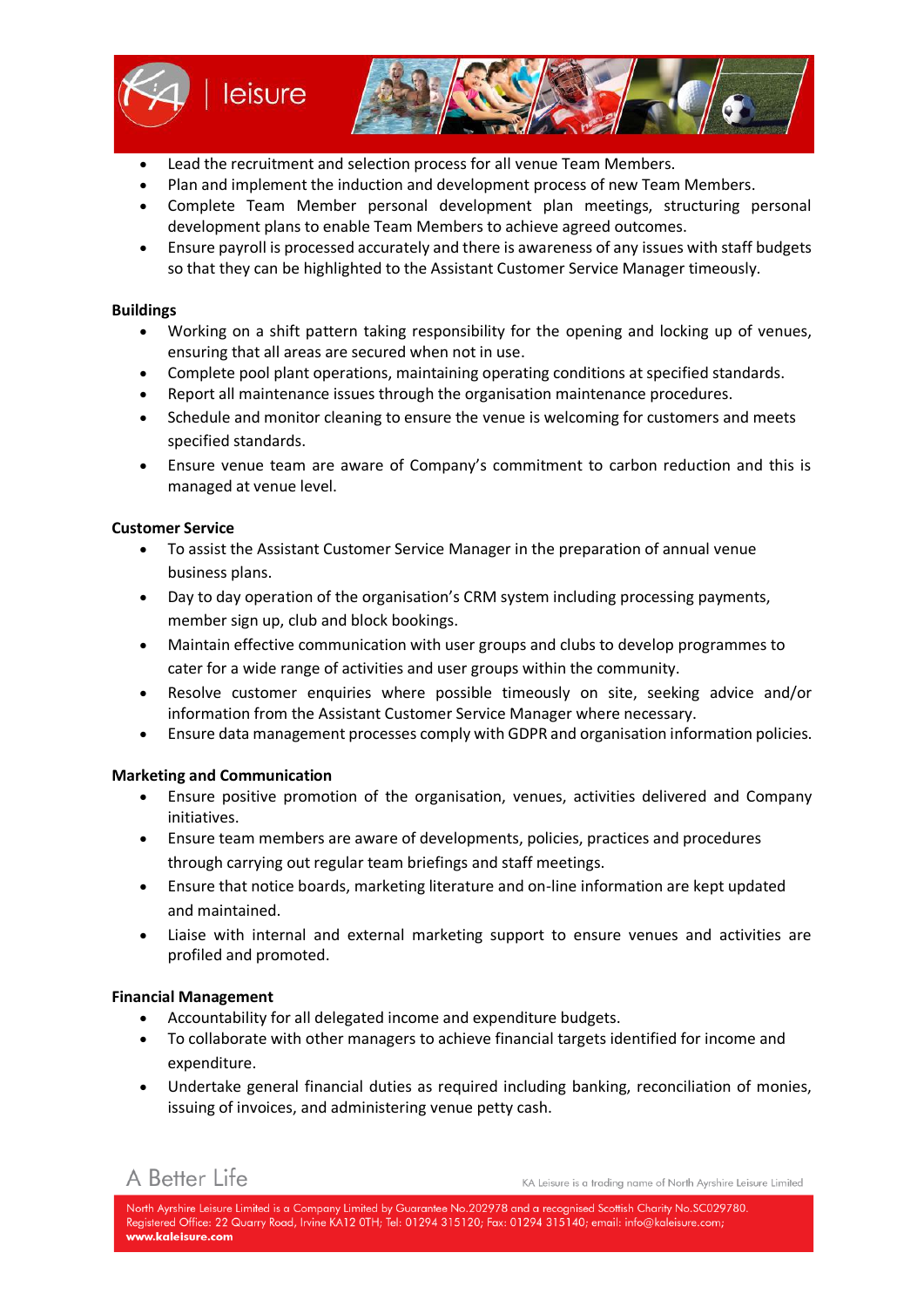

### **ESSENTIAL/DESIRABLE CRITERIA**

|                                               | <b>Essential</b>                                                                                                                                                                                                                                                                                                | <b>Desirable</b>                                                                                                                             | <b>Evidence</b>                      |
|-----------------------------------------------|-----------------------------------------------------------------------------------------------------------------------------------------------------------------------------------------------------------------------------------------------------------------------------------------------------------------|----------------------------------------------------------------------------------------------------------------------------------------------|--------------------------------------|
| <b>Education and</b><br><b>Qualifications</b> | Management/ Supervisory qualification<br>First Aid at Work Certificate<br><b>RLSS NPLQ Certificate</b>                                                                                                                                                                                                          | <b>IOSH Managing Safely</b><br>Certificate<br>Ongoing CPD attendance<br><b>RLSS NPLQ Trainer Assessor</b><br>Pool Plant Operator Certificate | Application<br>Form and<br>Interview |
| <b>Experience</b>                             | Minimum of 2 years' experience of<br>management/supervision within a multi-<br>use leisure facility<br>Cash Handling<br><b>Administration duties</b><br>Use of electronic point of sale and<br>booking systems                                                                                                  |                                                                                                                                              | Application<br>Form and<br>Interview |
| <b>Specialist</b><br>Knowledge                | Knowledge of Health and Safety<br>Legislation and Implementation of good<br>work practices<br>An understanding of the requirements of<br>leisure facility customers<br>Understanding of standard operating<br>procedures<br>Knowledge of swimming pool plant<br>operations<br>Knowledge of Activity programming |                                                                                                                                              | Application<br>Form and<br>Interview |
| <b>Skills and</b><br><b>Abilities</b>         | Proven leadership, management and<br>organisational skills<br>Good communication skills and team<br>building skills<br>Excellent customer service skills<br>Effective time management and<br>organisational skills                                                                                              |                                                                                                                                              | Application<br>Form and<br>Interview |

# A Better Life

KA Leisure is a trading name of North Ayrshire Leisure Limited

North Ayrshire Leisure Limited is a Company Limited by Guarantee No.202978 and a recognised Scottish Charity No.SC029780.<br>Registered Office: 22 Quarry Road, Irvine KA12 0TH; Tel: 01294 315120; Fax: 01294 315140; email: inf